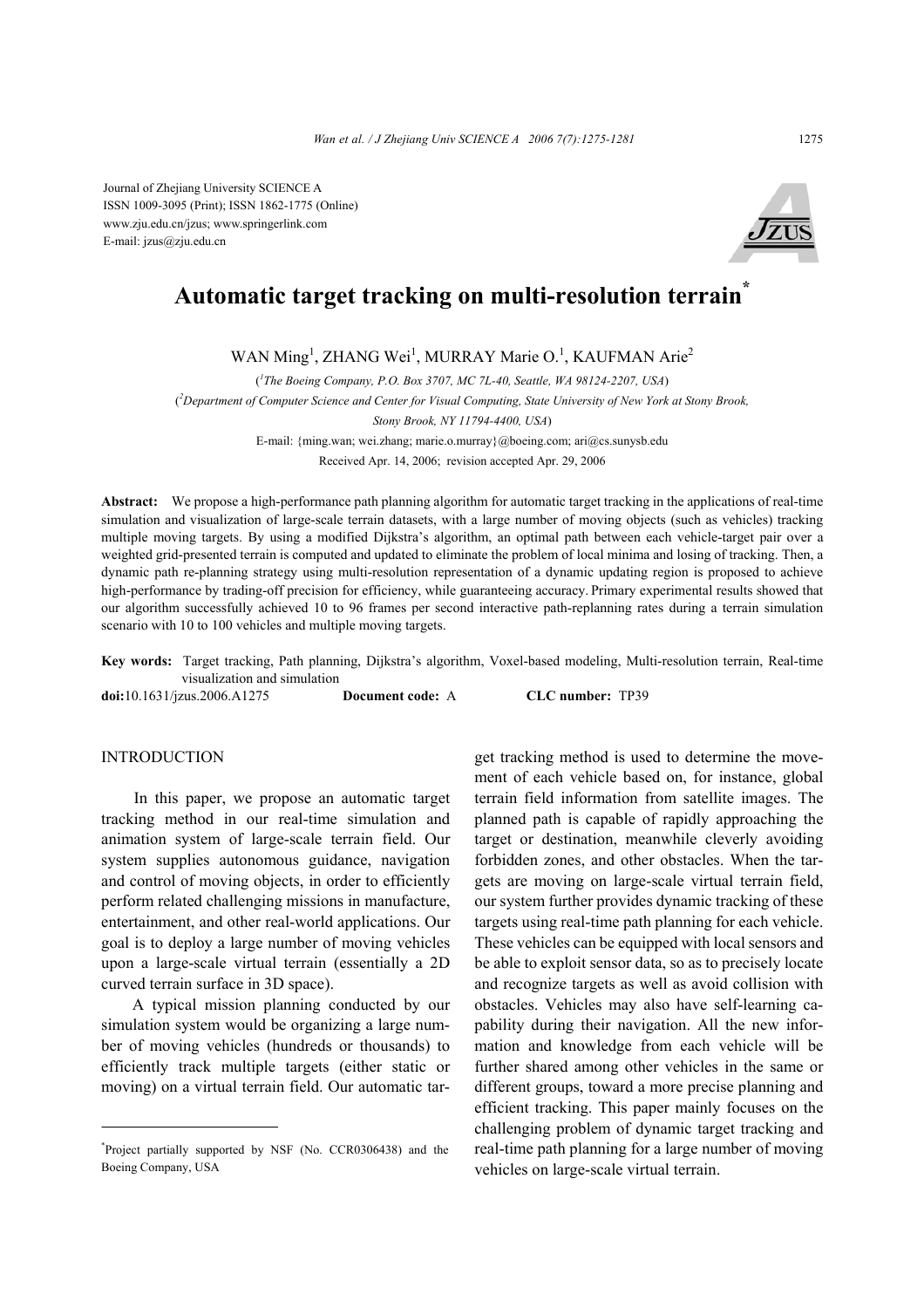## RELATED WORK

The core technique of dynamic tracking of multiple moving targets is essentially motion planning, a crucial research area in robotics. In order to concentrate on the central issues in motion planning, Latombe (1999) distinguished a basic motion planning problem from more general motion planning. He also called the basic motion planning problem path planning, which refers to a purely geometric problem of computing a collision-free path for a robot (a single rigid object) moving in Euclidean workspace among static obstacles. Although such a basic problem is somewhat oversimplified, some mobile robot navigation problems, such as our vehicle movement over terrain, can be perfectly expressed as a realistic instance of it. During the terrain navigation, the positions of the vehicle and the target are considered as the source and the goal of the planned path, while the forbidden zones, constructions, and mountain steeps are considered as static obstacles on terrain. In our simulation system, we also consider other moving vehicles and targets as moving obstacles.

Most of the practical methods for solving the basic motion planning problem are only applicable for single static target within known environment. They can be divided into three categories: roadmap, cell decomposition, and potential field (Latombe, 1991). The roadmap and cell decomposition methods reduce the problem of finding a continuous free path to that of searching a graph (e.g., the visibility graph, the Voronoi diagram, the connectivity graph) by first analyzing the connectivity of the free space. The potential field method was initially proposed for on-line collision avoidance (Khatib, 1986). In this method, the target generates an attractive potential which pulls the robot toward the target, while the obstacles produce a repulsive potential which pushes the robot away from them. The negated gradient of the total potential is treated as an artificial force applied to the robot. Because the gradient depends on the local potential field in the neighborhood of the current robot position, the potential field methods are often called local methods, while the roadmap and cell decomposition methods are called global methods. In comparison to other methods, potential field methods can be very efficient although they have a major drawback: they can get trapped into local minima of the potential function. Also, for dynamic tracking of moving targets, updating the potential field is expensive.

In this paper, we first propose a novel fast path planning method to determine a single moving path from a vehicle toward a target. In this new method, we define the moving path as a minimum-cost path from the vehicle to target in a directed-weighted graph converted from a 2D terrain grid. By assigning different costs to different areas on the terrain, the extracted path can automatically avoid those systemspecified or user-specified high cost areas, such as the obstacles and forbidden areas on the terrain.

In particular, we propose to employ the fast Dijkstra's algorithm (Dijkstra, 1959) and a quick heap sorting technique to create a minimum-cost spanning (MCS) tree in the directed-weighted graph in *O*(*N*log*N*) time, where *N* is the number of points on the 2D terrain grid. Then, finding the minimum-cost path from a vehicle to a target becomes extracting the corresponding path in the MCS tree, which takes *O*(*M*) times, where *M* is the number of points on the path. Therefore, our efficient path planning can be completed in *O*(*N*log*N*) time (see details in Section 3.2). Although our method uses costs (or weights) as a potential field method does, these two methods are different. Because our method extracts the path from a global MSC tree, it is a global method and solves the local minima problem. Also, it is more flexible to assign various costs to flexibly avoid various kinds of obstacles on the terrain.

Furthermore, based on this reliable and efficient path planning method, we propose a set of dynamic target tracking methods that are capable of updating the moving paths for hundreds of vehicles at an interactive rate when the targets move. Section 3 describes our automatic target-tracking algorithm, and Section 4 shows experimental results.

# AUTOMATIC TARGET TRACKING

## **Terrain, obstacles, and moving objects representation**

The sensory information on the geometry of the terrain and the obstacles are obtained from satellite images, typically including a 2D elevation map and a corresponding color photograph. Based on these sensory images, we generate a high-resolution 2D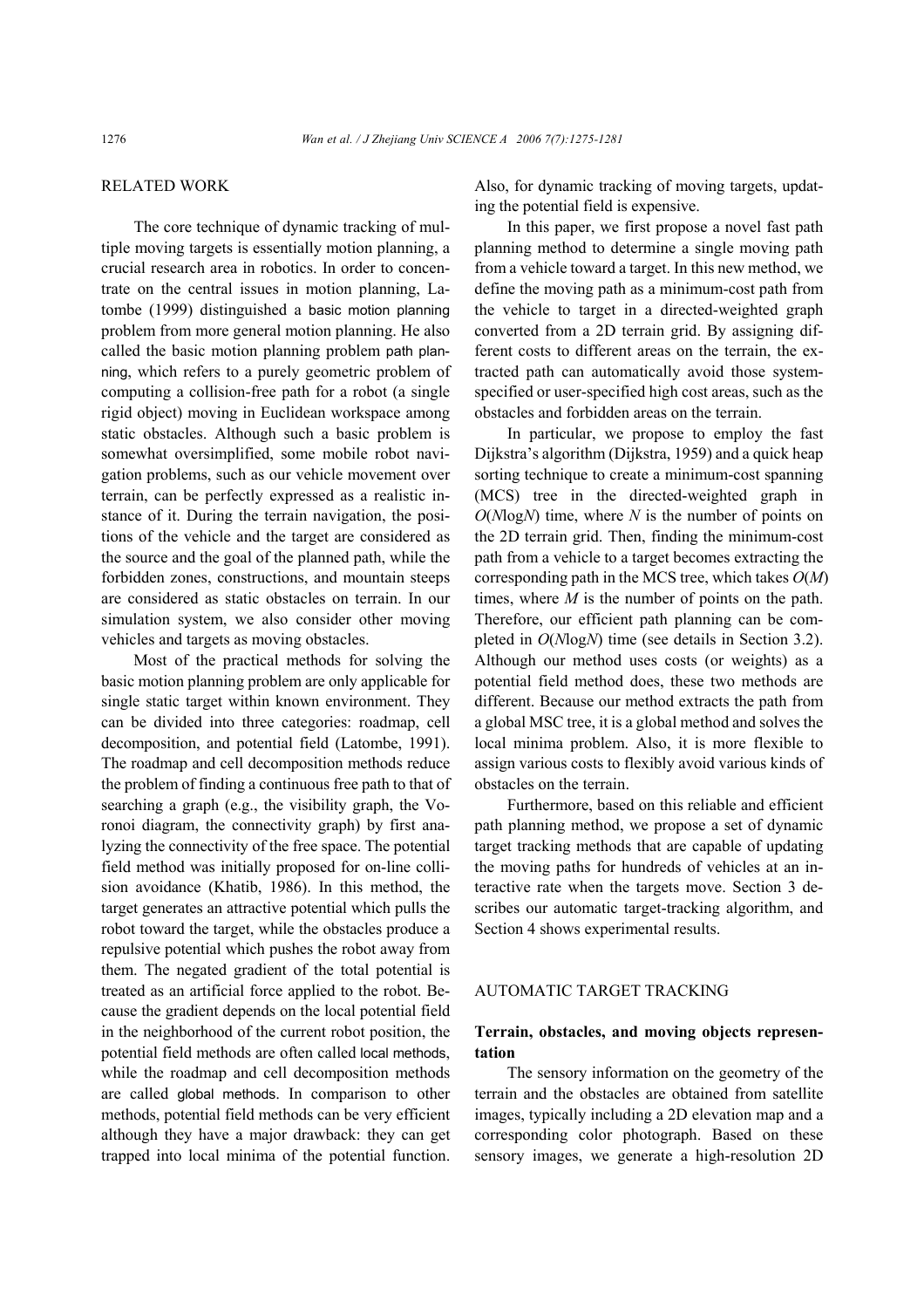terrain grid with the same resolution, forming a virtual digital map of the terrain field (Wan *et al*., 1999). At each grid point, we initially store its elevation and color. Then, we can employ image processing and recognition techniques to identify different objects and areas on the terrain image and mark them on the virtual map. Finally, we assign different costs to grid points located in different areas or occupied by different objects as desired.

For example, an extremely high cost should be assigned to points at forbidden areas so that a planned path can avoid them. Even within a safe area, we may assign costs to points as a function of the elevation gradients at these points to indicate that whether a flatter or a shorter path is preferred. We may also assign a very low cost to each grid point on a road so that we can arrange the vehicles move along a preferred road. Such a global terrain map is shared among vehicles during simulation.

Then, each vehicle sends its own position information or its local sensory target information to other vehicles by making marks on the global terrain map. This information is used both for collision avoidance between moving objects, and updating the terrain map with more detailed or new information at the current terrain field.

#### **Single path planning for a vehicle-target pair**

In this section, we describe our novel single path-planning method between a vehicle-target pair. It takes three steps: first, build a 2D directed-weighted graph on the terrain surface; second, create a minimum-cost spanning (MCS) tree on this graph; finally, extract a minimum-cost path from the vehicle toward the target within this MCS tree. We name this new method minimum-cost path planning.

Step 1. Build 2D directed-weighted graph

Each point in the terrain map is defined as a node in the graph, while edges represent the 4- or 8-neighbor relations between the nodes. Each edge has two directions pointing towards its two end nodes, respectively, and each direction has its own cost that has been assigned to the end node it points to.

Fig.1 gives an example of such a directed graph, where *A* and *B* are two neighboring vertices on a 2D terrain grid, linked by an edge *AB*. *A* and *B*'s weights are *weight*( $A$ ) and *weight*( $B$ ), respectively.  $W_{AB}$  and *WBA* are the weights of directed adges *AB* and *BA*, respectively.



**Fig.1 Directed weighted graph converted from 2D terrain grid. (a) Directed weighted graph; (b) Edge AB and its directed weights** 

Step 2. Create minimum-cost spanning (MCS) tree

We select a source node *S* at the current vehicle's position, and then rapidly create the MCS tree spanning the entire graph by employing both a modified efficient Dijkstra's algorithm and a fast heap sorting technique (Wan *et al*., 2001).

Specifically, our method consists of the following four steps, where the source point  $S$  is at the current vehicle's position:

Step I: Mark source point *S*, define *S* as the current node, set its path-link to NULL, and set its  $DFS(S)$  to zero, where  $DFS(V)$  is the accumulated distance from voxel *V* to the source point.

Step II: Put each unmarked neighbor, say *B*, of the current node *C* into a sorted heap, set its path-link to *C*, and calculate its *DFS*(*B*) as *DFS*(*C*)+*DIS*(*B*,*C*), where *DIS*(*B*,*C*) is the distance between *B* and *C*.

Step III: Remove the head of the heap, mark it and set it as the current node.

Step IV: Repeat Step 2 and Step 3 until the heap is empty.

A fast heap sorting technique is adopted to find the node with the minimum weight in the current heap by *O*(log*N*) time scale. As a result, our algorithm is completed in *O*(*N*log*N*) time scale, as compared to the traditional approaches of  $O(N^2)$  time scale. Each inside voxel obtains a path-link pointing toward its neighboring voxel, through which it reaches the source point with a minimum weight. It also obtains a DFS-distance to record the length of this minimum DFB-cost path toward the source point. Our minimum-cost spanning tree is represented by the collection of all the path-links. The DFS-distances will help us find the distance between the vehicle and the target.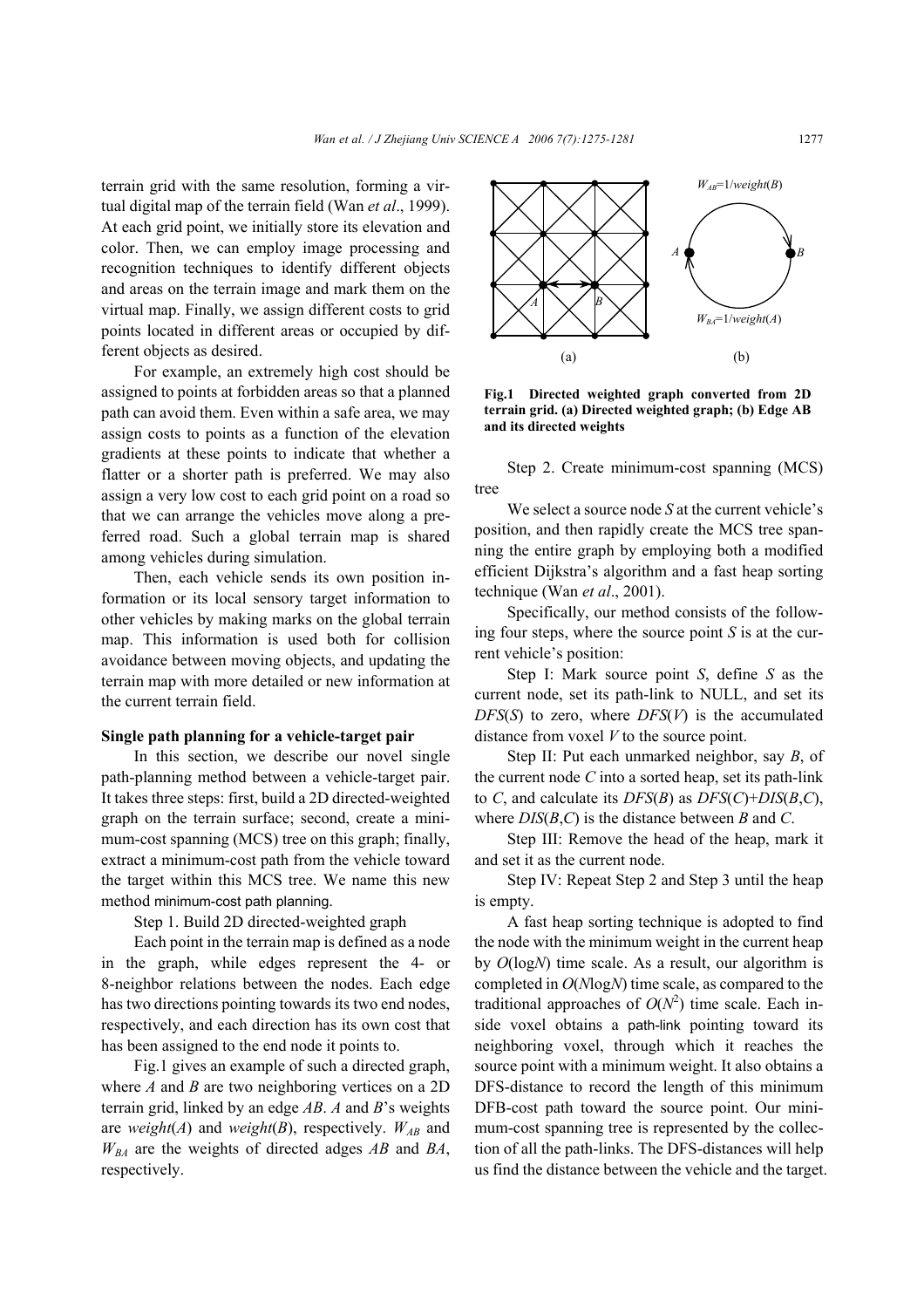If a shortest path is preferred, then the DFS-distance can be considered in calculating the accumulated minimum weight in heap sorting.

Step 3. Extract a minimum-cost path

We extract the path in the MCS tree from the source *S* (the root) to the node at the vehicle's position, according to MCS connectivity. This is the resultant tracking route from the vehicle to the target.

## **Dynamic tracking of multiple moving targets**

The above path-planning method works fine for a one-to-one vehicle-target pair and for static targets only. However, in our system we need to simulate a large number of vehicles with multiple moving targets in the virtual battlefield, which is a much more challenging problem compared to the traditional single vehicle-target pair path planning problem. A brute force approach would be using a single-path planning method to calculate a moving path for each vehicle individually. But the total computational cost would increase with the number of vehicles, which is not affordable. Therefore, we adopt the following three effective strategies to reach an interactive path-updating rate.

### 1. Multiple-path planning

The first strategy is named multiple-path planning, which takes the vehicles instead of the enemy targets as the goals in path planning. A traditional path planning used to deal with one single source and one single target (at each time frame if the goal is moving). For example, a moving path computed for each vehicle by using the potential field method would be started from the vehicle and ended at the desired target as the goal. However, such a single source (at each vehicle) path planning would be expensive for a large number of sources (vehicles). To solve this problem, we propose a so-called multiple-path planning based on our minimum-cost path planning.

Specifically, we select each target as the source and the vehicles as the goals in our path planning. Then, our minimum-cost path planning can find all the minimum-cost paths toward all the surrounding vehicles at one time. As a result, we speedup the path planning dramatically compared to repeatedly using a single-path planning method on all vehicles. This multiple-path planning procedure is provable to be as fast as a single-path planning procedure from the target to the farthest vehicle. Obviously, as long as the target does not move or moves within a very tiny region, we can keep using these computed paths.

Note that an extra benefit of this method is to automatically identify the total cost from each vehicle to a specific target, which can be accumulated along the corresponding minimum-cost path. Thereby, we can find the lowest cost from a vehicle toward all the targets and assign to this vehicle a target that is reached by this vehicle at the lowest cost. As a result, we can use this strategy to efficiently group the vehicles during the simulation of tracking multiple targets.

2. Variable-range path planning

The second strategy is named variable-range path planning, aiming at tracking a moving target. When a target moves fast, the paths computed by using our multiple-path planning would be updated frequently to keep track of the target movement. However, computation cost for path re-planning at each time frame when a target moves would be expensive and unnecessary. Based on the observation that a vehicle closer to a target changes its path more seriously than the vehicles further away, we propose a variable-range path planning method, which updates the moving path of a vehicle according to both the distances from the vehicle to the target and the amount of movement of the moving target. By using this method, we recomputed the moving paths only for those vehicles within a certain range around the target.

In particular, our path updating is localized within a size-variable area centered at the position of each target. If the change of the position of a target is relatively small compared to the distance between the vehicle and the target, then the change to the path between them is not significant, especially in the segment of the path that is close to the vehicle (Fig.2). Hence, there is no change to the next movement of the vehicle.



**Fig.2 Small movement of target leads to little change to the far away path**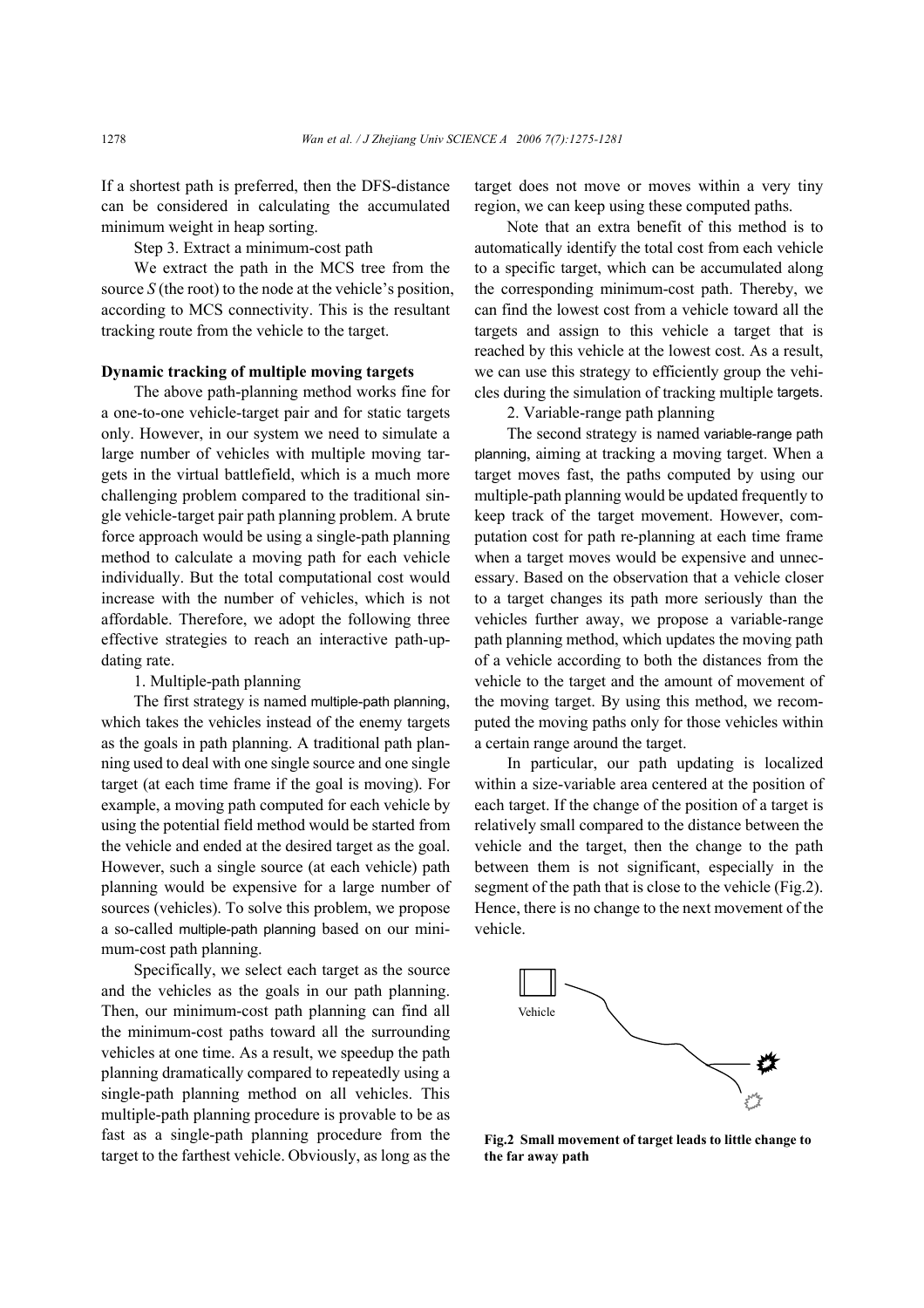Based on the observation above, we propose an adaptive path re-planning strategy for vehicles within a varied range, according to the position of the target. Assume that the updating range is a  $(R_r \times R_z)$  block centered at (*x*, *z*), the coordinates of the position of the target,  $k_{\text{min}}$  is a constant, k is an integer, and ( $\Delta x$ ,  $\Delta z$ ) is the current movement of the target.  $R_x$  and  $R_z$  is determined as follows:

If

$$
\left\{\exists k \begin{pmatrix} (k \geq k_{\min}) \text{ and } (((\Delta x \mod 2^{k} = 0) \\ \text{or } (\Delta z \mod 2^{k} = 0)) \text{ and } ((\Delta x \mod 2^{k+1} \neq 0) \\ \text{and } (\Delta z \mod 2^{k+1} \neq 0))) \end{pmatrix}\right\}
$$

Then

$$
R_x = \min(TERRAIN \_WIDTH, 2^{k+2}+1),
$$
  

$$
R_z = \min(TERRAIN \_HEIGHT, 2^{k+2}+1)
$$

Else

*Rx*=9, *Rz*=9

Fig.3 gives an example on how to decide the dynamic range. Assuming that  $k_{\text{min}}=2$ , the paths for vehicles within a  $(9\times9)$  block centered at the target are updated at every move (every frame). Once a target moves from one  $(4\times4)$  block to another on the grid, we have  $k=k_{\text{min}}=2$ . So, we update the paths for those vehicles within a  $(17\times17)$  block centered at the new position of the target; Furthermore, if the target moves from one  $(8\times8)$  block to another, then we have  $k=k_{min}+1=3$ . So, the updating range is further enlarged to a (33×33) block; and so on. By setting the updating range to be  $(2^{k+2}+1)\times (2^{k+2}+1)$ , this method guarantees that when a target moves out of a  $(2<sup>k</sup>×2<sup>k</sup>)$  block, the vehicles within the  $(2^{k+2}+1)\times(2^{k+2}+1)$  block are updated.



**Fig.3 Updating area is always centered at the target. However, its size is decided by the movement of the target** 

However, note that updating paths only within a fixed range around the target may result in losing of target for those vehicles that never get close enough to the target, hence never get chance to be updated (Fig.4).



**Fig.4 Loses of tracking** 

This method leaves almost no loss of tracking except for one situation, when there are some obstacles such as mountains or rivers lying between the target and vehicles. In such situations, vehicles could have chosen a longer but flatter route rather than climbing the mountain, according to the assignment of the weights of the edges. To limit the speed of the vehicle or to set *k*min to a larger value will reduce the possibility of losing tracking. In order to more effectively and thoroughly solve this problem, while avoiding frequent updating of routes globally, we adopt a passive strategy as follows. We leave the vehicles moving along the route. Once a vehicle reaches the end of the route without finding any target, it sends a rerouting request to its assigned target; then, its target's updating range is forced to be extended to cover that vehicle's location.

3. Multi-resolution based path planning

The third strategy is named multi-resolution based path planning, to further accelerate path planning. Note that the closer a vehicle moves towards a target, the more accurate the moving path should be, so as to make an accurate target tracking. That is also to say, when a vehicle is quite far away from the target, we can trade accuracy for speed. Accordingly, we propose a multi-resolution based path planning which computes the paths for the vehicles on a continuous level-of-detail representation of the terrain. The closer toward the target, the higher resolution terrain data we use. We can employ existing view-dependent continuous level-of-detail object representation approaches, where we use the target to replace the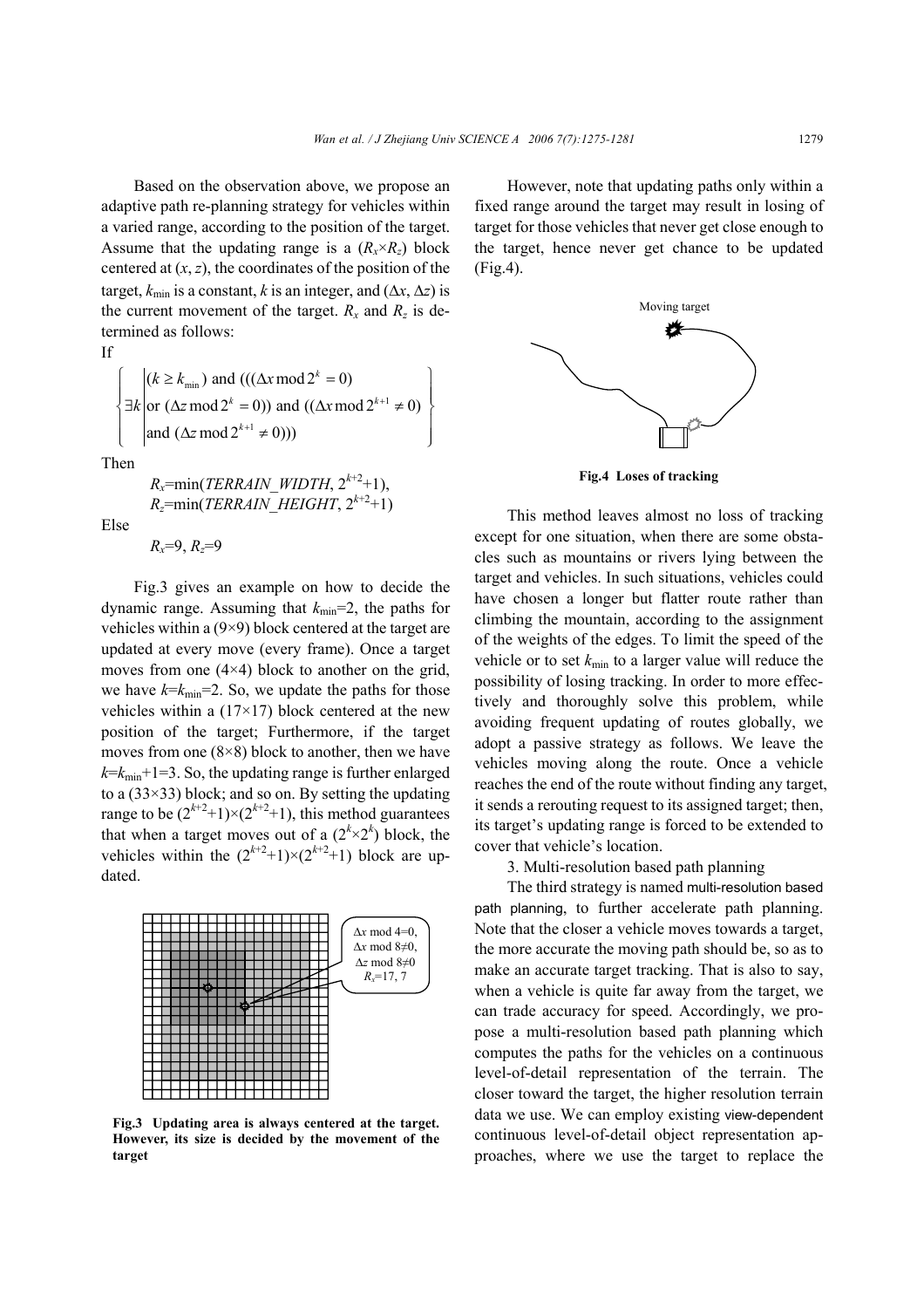viewpoint. We can employ either triangle-based (Xia *et al*., 1997; Hoppe, 1998) or voxel-based (Cohen-Or *et al*., 1996; Wan *et al*., 1999) multi-resolution terrain representations. One advantage of the triangle-based representation is that terrain rendering can be accelerated by hardware accelerators.

As an example, we implemented a simple strategy based on our grid representation of large-scale terrain in this paper. If within a  $(2^{k+2}+1)\times(2^{k+2}+1)$ block centered at the target, our multiple-path-planning algorithm is applied at a stride of *s*, then, outside of a block of  $(2^{k+2}+1)\times (2^{k+2}+1)$  but within a block of  $(2^{k+3}+1)\times (2^{k+3}+1)$ , the stride is 2*s*. For example, if we assume that  $k=k_{\text{min}}$ ,  $s=1$ , then the strides within different ranges are illustrated in Fig.5.



**Fig.5** Assume that  $k_{\text{min}}=2$ . Within the (9×9) block,  $s=1$ ; **out of the (9×9) block, but within the (17×17) block,** *s***=2, and so on** 

# EXPERIMENTAL RESULTS

To demonstrate the performance of our new automatic target tracking algorithm, we have implemented this algorithm in a large-scale terrain visualization and simulation system. This system was implemented on a 16 R10000 processors SGI Power Challenge.

Fig.6 shows a snapshot of our simulation environment, where 100 vehicles (in green) is tracking 10 moving targets (in red) on top of a 3D terrain volume at a resolution of 512×512×64. There are two challenging requirements to implement such a real-time visualization of the dynamic terrain scene with a large number of vehicles chasing randomly moving targets distributed on different area of the terrain field. One requirement is the real-time rendering of terrain surfaces, which is accelerated by graph-hardware accelerator; the other requirement is the interactive update rates for path-replanning for each vehicle, which is the focus of our work in this paper. Our primary experimented results showed that we have successful reached such challenging goal of an interactive pathreplanning rate of around 10 frames per second and above on SGI Challenger, as shown in Table 1 below.



**Fig.6 100 vehicles (in green) tracking 10 moving targets (in red) on top of 3D terrain data** 

**Table 1 Automatic path computation time for a large number of vehicles and multiple moving targets** 

| Targets |             | Time(s)     |              |
|---------|-------------|-------------|--------------|
|         | 10 vehicles | 50 vehicles | 100 vehicles |
|         | 0.0102      | 0.0103      | 0.0104       |
| 5       | 0.0470      | 0.0480      | 0.0490       |
| 10      | 0.0802      | 0.0848      | 0.0882       |

In Table 1, we showed the performance of our algorithm on SGI Challenge with different number of vehicles and moving targets. Our algorithm achieved a satisfactory result of more than 10 frames per second with 100 vehicles tracking 10 moving target. Since the updating time is so tiny at each frame, we measured it through more than 300 consecutive animation frames. An interesting conclusion from our experimentation is that the computation time was dominated by the number of moving targets instead of the number of vehicles. For example, when the number of targets reduced from 10 to 5, the path computation time of 100 vehicles decreased dramatically, and reached an updating rate of 20 frames per second; while, when the number of targets reduced to 1, the path updating rate reached 96 frames